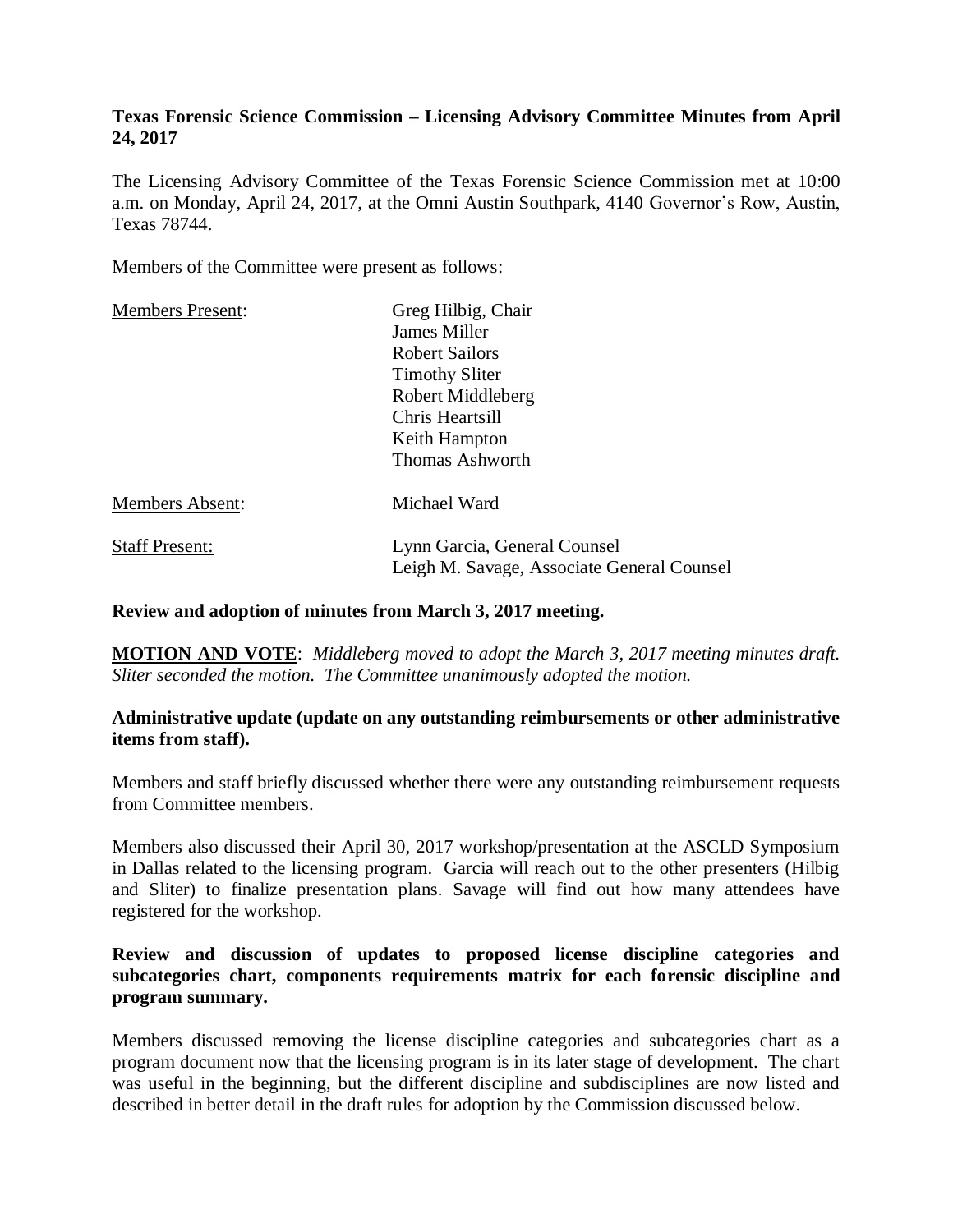Staff will make updates to the components requirements matrix and the program summary as necessary to match today's edits to the draft rules and other program materials. Updated drafts of these documents will be presented for review by Committee members at its May 25 meeting.

## **Discussion of proposed statistics requirement for examiners applying after January 1, 2019 and potential development of financially accessible, online statistics course for forensic examiners.**

Garcia discussed reaching out to Sam Houston State University ("SHSU") professor Patrick Buzzini regarding potentially developing or using a current online statistics course offered by SHSU. The statistics courses offered at SHSU are geared more toward Master's level or advanced degree candidates. The offered courses cover curriculum beyond the basics the Licensing Advisory Committee is looking to cover in a stats course for forensic examiners.

Sliter suggested potentially endorsing a variety of stats programs that are endorsed by the American Council on Education ("ACE"). The ACE evaluates the content of certain nontraditional college-level programs and endorses those that meet its qualifications. The ACE endorses several stats programs Sliter feels would meet the basic-level stats exposure the Committee is seeking for forensic examiners in the State. Sliter also mentioned another organization, the National College Credit Recommendation Service ("NCCRS") that endorses qualified college-level programs, including several statistics courses the Commission could recommend to examiners who need to fulfill this requirement in order to obtain a license.

Garcia and staff will research the different options offered by both ACE and NCCRS and come to the next meeting with an update.

## **Review and discussion of proposed draft rules for Licensing Program to be presented to the Commission at its May 26, 2017 quarterly meeting.**

Savage, Garcia and members reviewed and pointed out requested changes and revisions to the draft rules since the Committee's last meeting. Committee members approved of changes made.

Members suggested adding to the continuing forensic education requirements language in the draft rules that the requirements are pending finalization of the FSC's CFE program (in the event the program is not finalized in time for the requirements to take effect).

Staff will make revisions to the rules as discussed and also reflect changes made later in the meeting to the Forensic Analyst License Application draft questions and the Guidelines for Consideration of Criminal Convictions document in the new draft version of the rules to be presented at the Committee's May 25 meeting.

Committee members plan to present the draft rules for discussion and vote at the Commission's May 26 quarterly meeting.

#### **Review and discuss Forensic Analyst License Application draft questions.**

The Licensing Advisory Committee plans to present a draft of the application questions for a Forensic Analyst License Application for approval by the full Commission at its May 25 quarterly meeting along with the draft rules. The application will be offered online through the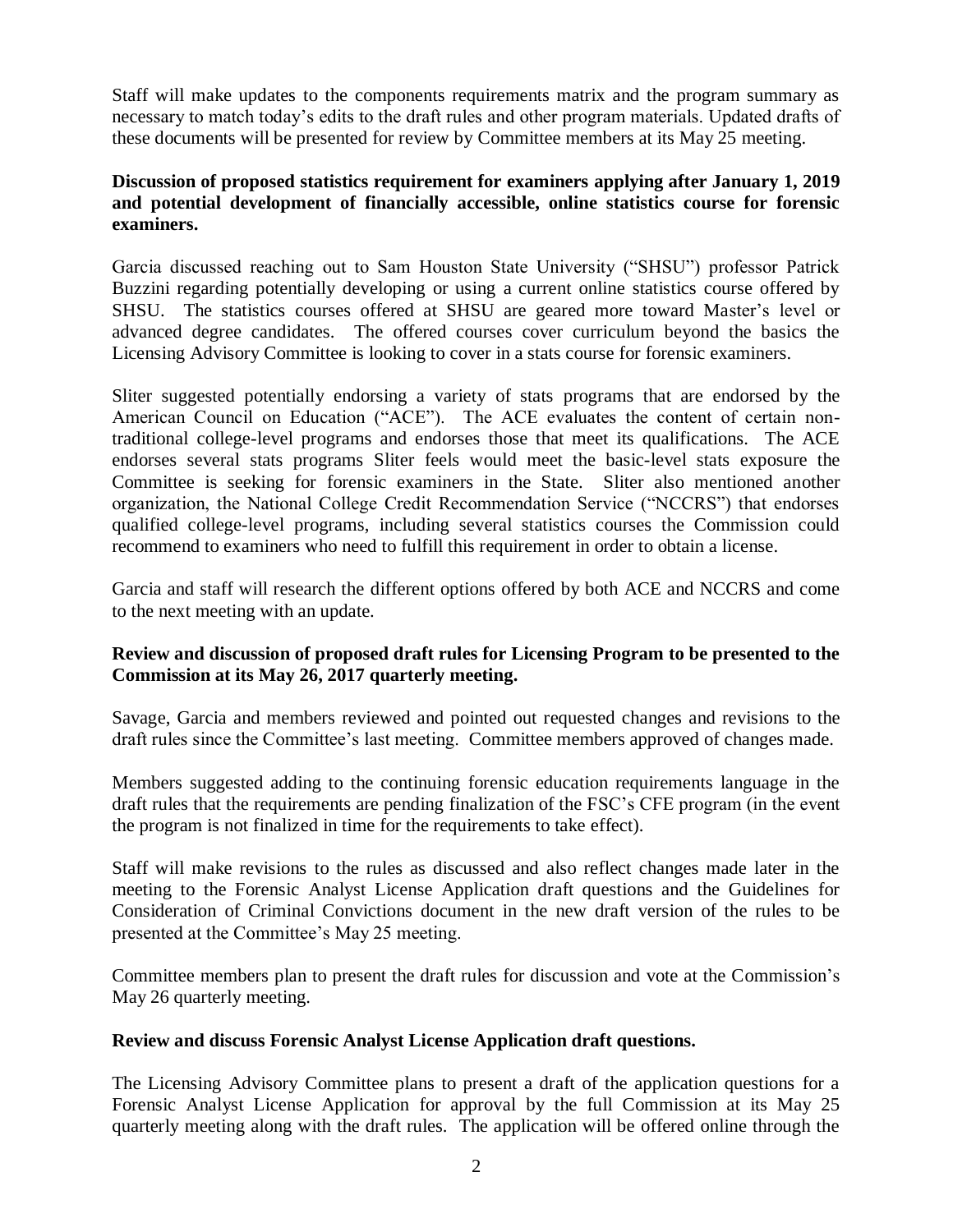licensee's online portal for answering application questions and submitting required documentation.

Members reviewed draft content for the Forensic Analyst Licensing Application. Members discussed that the focus should be on asking questions of applicants upon which the Committee can base actions, particularly related to the criminal history and disciplinary action questions.

With regard to the Forensic Analyst Discipline History section of the application draft, members requested the question language be changed to, "have you ever been disciplined or resigned in lieu of potential disciplinary action?"

**MOTION AND VOTE:** *Sliter moved to change the language of the question to, "Have you ever been disciplined or resigned in lieu of potential disciplinary action?" Sailors seconded the motion. The Committee unanimously adopted the motion.*

Staff will change the language in the draft content to reflect the vote.

With regard to the Complaints or Grievances, Regardless of Discipline section of the application, members suggested changing the question language to, "has any professional association or employer sustained a complaint against you or otherwise made a finding adverse to you as a result of the complaint?"

**MOTION AND VOTE:** *Sliter moved to change the language to, "Has any professional association or employer sustained a complaint against you or otherwise made a finding adverse to you as a result of the complaint?" or something similar. Heartsill seconded the motion. The Committee unanimously adopted the motion.*

Garcia will work on revising the language to mirror the vote and comments from Committee members.

Hampton advised Committee members that, as a government organization, the Commission can ask about information subject to orders of non-disclosure (unlike expunged or sealed offenses). Staff will remove the language excepting information subject to an order of non-disclosure from criminal history information that must be reported on the licensing application.

Members also discussed whether, by law, the Committee can require applicants to report Class C misdemeanors. Staff reported that, in accordance with the Texas Occupations Code, the Committee is restricted from considering any Class C misdemeanors or below as a reason to deny, revoke or suspend a forensic analyst license. Staff will further research the issue and update the language in the application to mirror what the Committee is allowed to ask of applicants in accordance with the Texas Occupations Code. Staff will present revised language at the Committee's May 25 meeting.

**MOTION AND VOTE:** *Sailors moved to delete the second criminal conviction question from the draft licensing application content document because the question is repetitive of the first. Heartsill seconded the motion. The Committee unanimously adopted the motion.* 

Staff will remove the second criminal conviction question from the draft.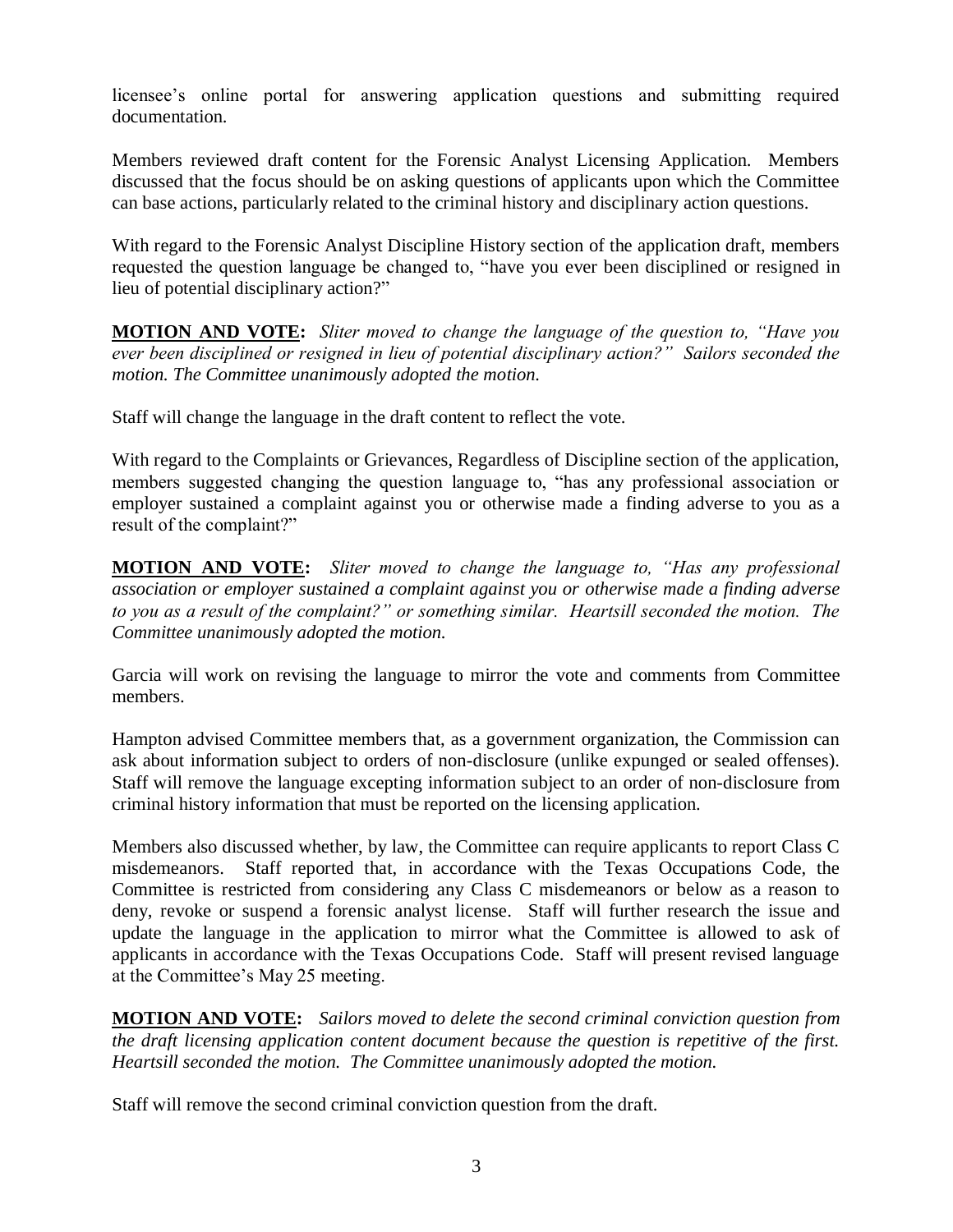Members suggested adding a sworn statement to the signature portion of the application that an examiner or license applicant has not committed professional misconduct either in their profession as a forensic analyst or otherwise.

Other administrative-type revisions were made to the application draft and staff will bring an updated revised copy of the application's content to the Committee's May 25 meeting. A final version will be presented to the full Commission at its May 26 quarterly meeting.

## **Discussion regarding whether and how to consider criminal convictions in license application process, including review and discussion of required published Guidelines for Consideration of Criminal Convictions draft.**

Members reviewed and discussed draft Guidelines for Consideration of Criminal Convictions of license applicants. In accordance with the Texas Occupations Code Chapter 53, the Commission must publish these guidelines in the Texas Register before the program takes effect so that applicants are on notice of the reasons and bases for which their forensic analyst license application may be denied based on a criminal conviction.

Committee members discussed removing any particular time limit on convictions required to be reported to the Commission. Members discussed adding language related to all crimes of moral turpitude to convictions that the Committee considers directly related to the duties of a forensic analyst. Members also suggested adding all felony convictions to this section. Members discussed the fact that most crimes of moral turpitude and all felony convictions are directly related to a forensic analyst's duties and may even impact their ability to do a particular job because they are subject to impeachment rules.

Members requested staff conduct research on different criminal history background check programs, both public and private. Staff will reach out to the Texas Department of Public Safety to find out whether DPS can offer the service to the Commission and how much it might cost. Staff will also research private companies such as Publicdata.com. Staff will work on building the cost into the licensing program. The cost of the background checks was not originally anticipated in the budget but likely can be absorbed depending on actions by the legislature this session.

Staff will revise the Guidelines for Consideration of Criminal Convictions incorporating any comments from today's meeting and bring a revised draft back to the Committee's May 25 meeting.

## **Discussion of proposed general exam requirement, including potential exam developer agreements, topics, structure and administration of the exam and discussion of whether recognized certification body exams may fulfill the general forensic exam requirement.**

Garcia and members discussed the issue of timing with offering the general forensic exam. Most members and Garcia feel the exam may not be ready in time to meet the licensing deadline for examiners. The goal is for the exam to be ready, but there may be some unforeseen delays in the development of the exam (pending funding by the legislature this session) and the psychometric evaluation of the exam once it is developed. Members suggested extending the exam deadline and offering a provisional license to all candidates until the exam is ready, if it is not ready in time to meet the licensing deadline.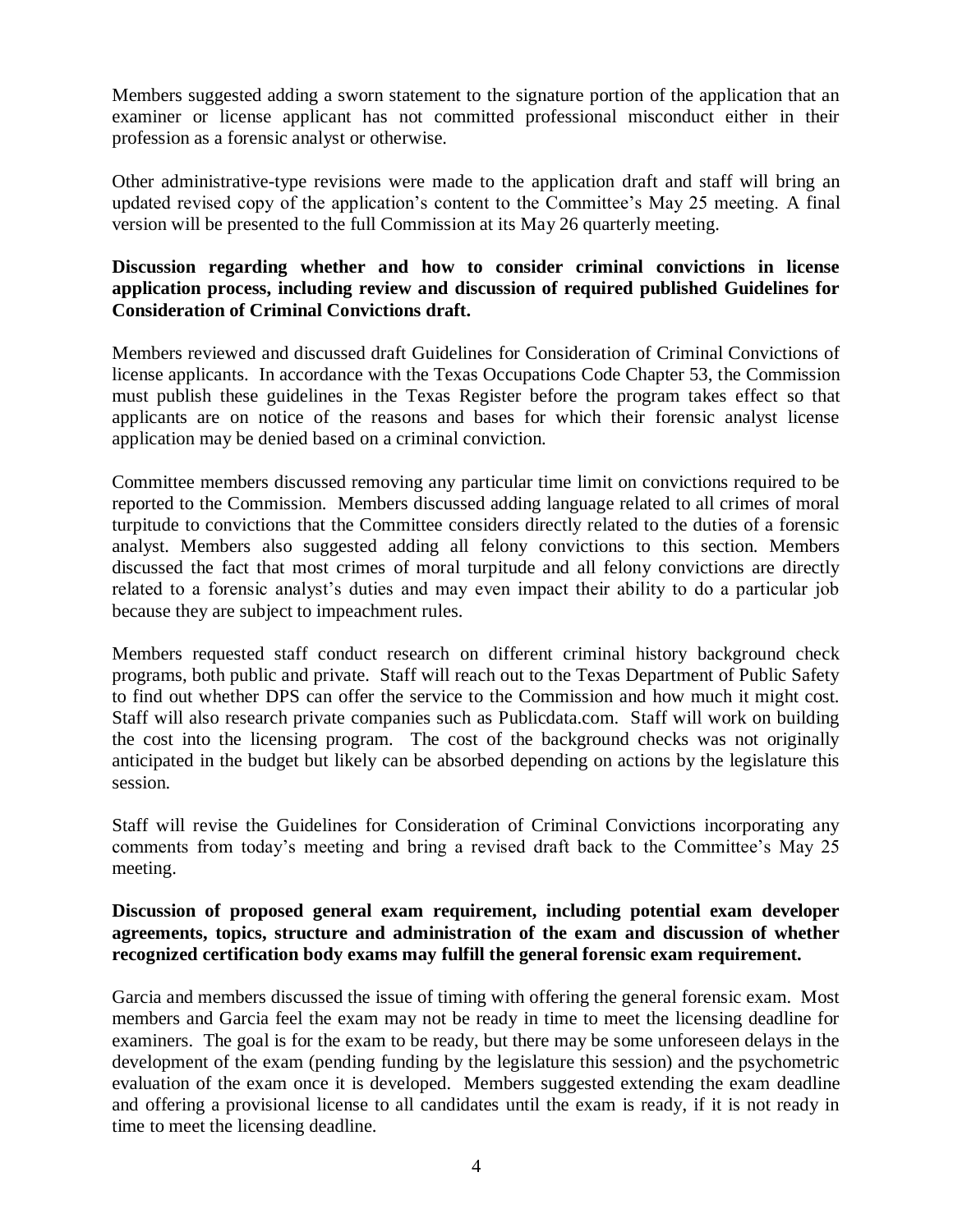Members also discussed what companies/organizations may conduct a psychometric evaluation of the exam questions and how that might work. Garcia suggested reaching out to the University of Texas' Center for Applied Psychometric Research to see if they may be able to assist. Staff will call the center and inquire and report back at the Committee's next meeting.

## **Review proposed draft list of qualifying Natural Science degrees to fulfill educational component and waiver/exception process for same.**

Members will continue to work on developing a list of generally accepted natural science degrees both in Texas and outside of Texas.

## **Discussion of disciplinary process for licensees as well as application questions/certification for employment.**

Members discussed this item when reviewing the Forensic Analyst License Application draft questions item above.

**Update from Texas Association of Crime Lab Directors ("TACLD"), including discussion of any comments and feedback related to the program summary, proposed program timeline, proposed requirements matrix, and proposed general forensic licensing exam.**

There was no representative from the TACLD at this meeting to provide an update.

## **Discussion of legislative recommendations, revisions and/or clarifications to the statutory licensing requirement and report to the legislature for 85th Legislative Session.**

Members did not discuss this agenda item but will continue to follow up with any legislative recommendations for the forensic analyst licensing mandate.

## **Discussion of funding necessary to fulfill the licensing mandate including the cost of examinations, Forensic Science Commission application processing fees, continuing education requirements and renewal or re-certification costs.**

Garcia briefly addressed this item to let Committee members know the Commission is still waiting on word related to supplemental funding for the forensic analyst licensing program and other Commission activities. Garcia will continue to monitor the budget situation as the legislative session progresses and will update members at the Committee's next meeting.

#### **Consider proposed agenda items for next meeting.**

Staff will circulate a proposed agenda containing items for continued discussion and any additional items members may propose.

#### **Schedule and location of future meetings.**

Committee members plan to meet again May 25, 2017 in Austin.

#### **Hear public comment.**